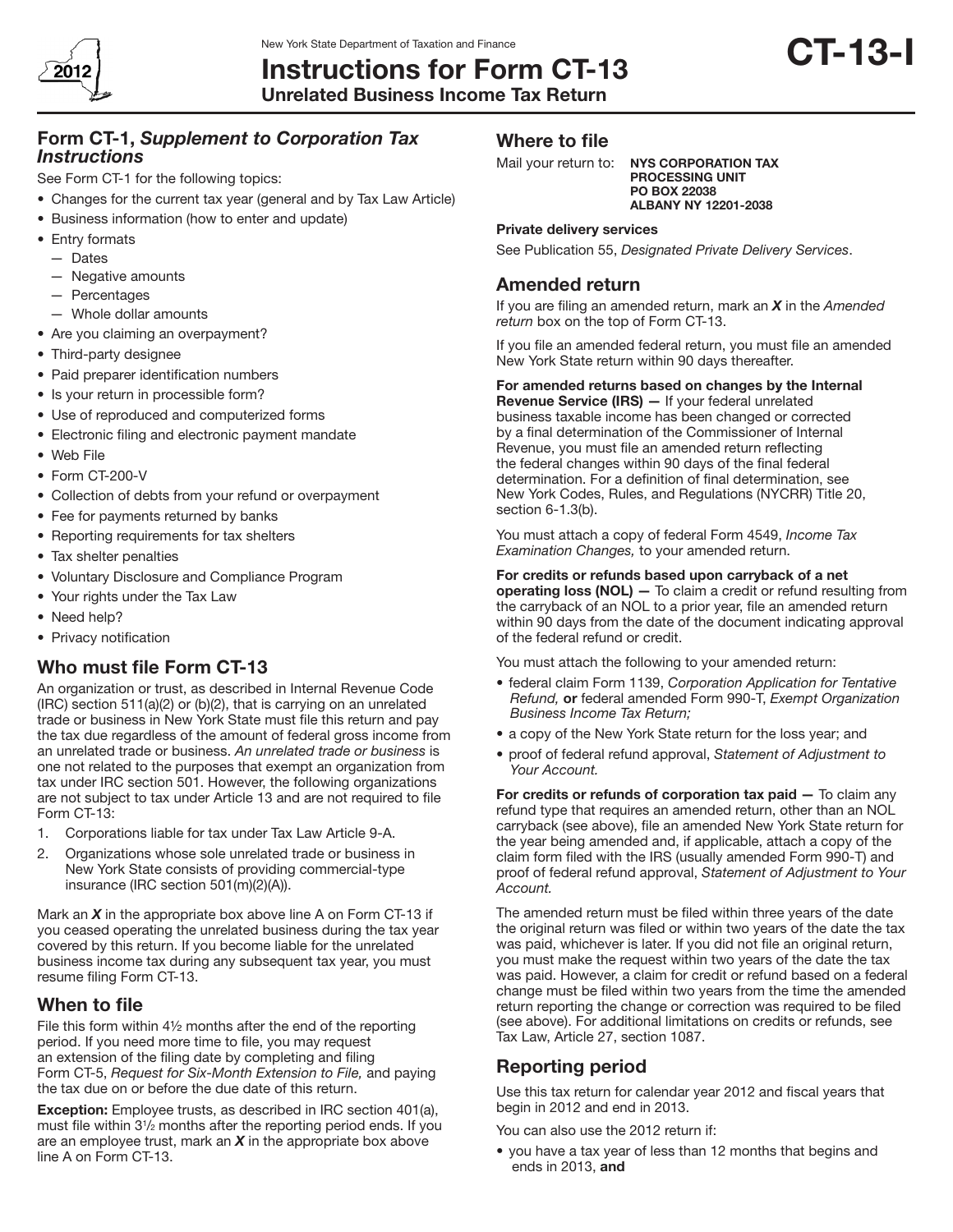#### Page 2 of 3 CT-13-I (2012)

• the 2013 return is not yet available at the time you are required to file the return.

In this case you must show your 2013 tax year on the 2012 return and take into account any tax law changes that are effective for tax years beginning after December 31, 2012.

All filers must complete the beginning and ending tax year boxes in the upper right corner on page 1 of the form.

# Principal unrelated business activity

In the box labeled *Principal unrelated business activity*, give the one unrelated business activity that accounts for the largest percentage of total receipts. *Total receipts* are gross receipts and all other income. State the broad field of unrelated business activity as well as the specific product or services (for example, investments, providing services to or selling products to nonmembers, rental income, etc.).

# Line instructions

Line A - Make your check or money order payable in United States funds. We will accept a foreign check or foreign money order only if payable through a United States bank or if marked *Payable in U.S. funds.*

Line  $3 -$  If you are a shareholder of a federal S corporation that did not make a New York S election, enter your pro-rata share of any amounts that are required to be added to federal unrelated business taxable income.

- Add back any items of deduction or loss that were passed through from the corporation and are included in federal unrelated business taxable income on line 1.
- Add back any distributions of cash or property from the S corporation that are not already included in federal unrelated business income pursuant to IRC section 1368 or 1371(e). Any distribution under IRC section 1368(b)(2) is treated as ordinary income.
- If gain or loss is included in unrelated business income, upon the disposition of stock or discharge of the indebtedness, add any increase in basis resulting from years that the corporation was a federal S corporation but was a C corporation for New York State tax purposes. For more information, refer to Tax Law, Article 13, section 292(a)(5), and Publication 35, *New York Tax Treatment of S Corporations and Their Shareholders.*

Line 4 – If you are a shareholder of a federal S corporation that did make a New York S election, enter your shareholder's pro-rata share of the federal subchapter S corporation's reduction for taxes on built-in gains or excess net passive income (IRC section 1366(f)). These taxes were paid at the entity level for federal tax purposes, reducing the gain for shareholders. The taxes are grossed up for New York State purposes.

## Line 5

**IRC section 199 deduction**  $-$  Enter in the first entry box the amount of the deduction for domestic production activities from your federal return that is required to be added back under Tax Law section 292(a)(7).

If you have the following other addition to federal unrelated business taxable income, add the amount from the first entry box to this addition and enter the result.

Royalty payments made to a related member or members — Enter the amount of related-member royalty expense required to be added back under Tax Law section 292(a)(6).

Line 7 – Enter income derived from the conduct of games of chance or from the rental of premises for the conduct of games of chance permitted by a license granted under General Municipal Law Article 9-A. Games of chance **do not** include bingo or lottery games. Also enter income from providing commercial-type insurance that is included in federal unrelated business taxable income because of IRC section 501(m)(2)(A).

Line 8 – If you are a shareholder of a federal S corporation that did not make a New York S election, enter any amounts that must be subtracted from federal unrelated business taxable income.

- Subtract items of income or gain passed through from the federal S corporation.
- If gain or loss is included in unrelated business income, upon the disposition of stock or discharge of the indebtedness, subtract any decrease in basis resulting from years that the corporation was a federal S corporation but was a C corporation for New York State tax purposes.
- Subtract the amount of any modifications to unrelated business income that were made on your federal return and that are attributable to the distribution of cash or property from the federal S corporation pursuant to IRC section 1368 or section 1371(e).

## Line 9 — Other subtractions (attach list):

S-1 Enter the amount of related-member royalty income required to be subtracted under Tax Law section 292(a)(6).

S-2 Enter any amount of tax refunded or credited as an overpayment under this article or Article 23 for which no exclusion or deduction was allowed in determining taxable income for any prior year.

Line 12 — The net operating loss deduction (NOLD) is limited to the lower of either the federal or New York State net operating loss (NOL). Your NOL may not exceed the deduction allowable for federal tax. A NOLD cannot be claimed for periods that the taxpayer was not subject to tax under Tax Law Article 13.

Line 20 - If you do not pay the tax on or before the original due date, not the extended due date, you must pay interest on the amount of the underpayment from the original due date to the date paid.

## Line 21 — Late filing and late payment penalties

Additional charges for late filing and late payment are computed on the amount of tax less any payment made on or before the due date, determined with regard to any extension of time for filing.

- A. If you do not file a return when due, or if the application for extension is invalid, add to the tax 5% (.05) per month up to a maximum 25% (.25) (Article 27 section 1085(a)(1)(A)).
- B. If you do not file a return within 60 days of the due date, the addition to tax in item A above cannot be less than the smaller of \$100 or 100% of the amount required to be shown as tax (section 1085(a)(1)(B)).
- C. If you fail to pay the tax shown on a return, add  $\frac{1}{2}\%$  (.005) per month to the balance due, up to a maximum 25% (.25) (section 1085(a)(2)).
- D. The total of the additional charges in items A and C above may not exceed 5% (.05) in any one month, except as provided for in item B above (section 1085(a)).

If you think you are not liable for these additional charges, attach a statement to your return explaining the delay in filing or payment, or both (section 1085).

Note: You may compute your penalty and interest by accessing our Web site, or you may call and we will compute the interest and penalty for you (see *Need help?*).

# Schedule A

Lines 26 through 39 — Enter the New York State amount in column A and the entire amount in column B.

Line 26 — The *fair market value* of any asset is the price (without any encumbrance, whether or not the taxpayer is liable) at which a willing seller will sell and a willing purchaser will buy. Average fair market value is generally computed on a quarterly basis. If your usual accounting practice does not permit computing average fair market value quarterly or more frequently, you may use a